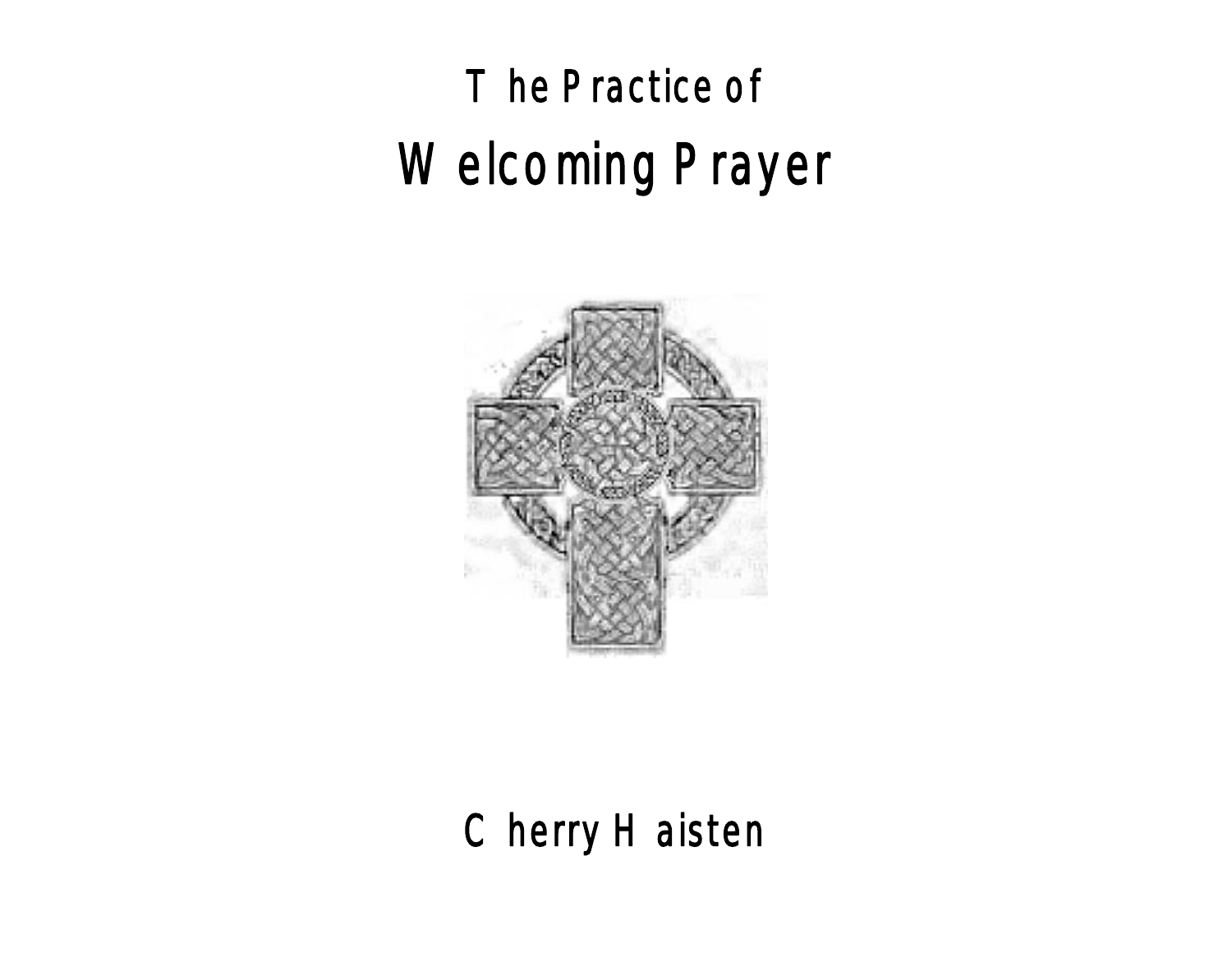## TABLE OFCONTENTS

| In Complement To Twelve Steps 11 |  |
|----------------------------------|--|
|                                  |  |
|                                  |  |

#### <span id="page-1-0"></span>INTRODUCTION

**THE WELCOMING PRAYER** is the prayer practice of attending, letting go, and surrendering to God in the present moment of daily life. Developed by Contemplative Outreach's late master teacher Mary Mrozowski, it is based largely on the teaching and wisdom of Fr. Thomas Keating and the eighteenth-century work *Abandonment to Divine Providence* by Jean-Pierre de Caussade. It addresses the values of our false-self system on both conscious and unconscious levels. Because the conceptual background of the welcoming prayer challenges many of our commonly accepted cultural ways of viewing our own behavior and that of others, taking the time to examine that conceptual background may be helpful in an understanding and practice of the welcoming prayer.

#### <span id="page-1-1"></span>ABOUT THE AUTHOR

**Cherry Haisten** is director of the Center for Christian Formation at St. Andrew's Episcopal Church in Seattle and a candidate for the Master of Arts in Transforming Spirituality at Seattle University School of Theology and Ministry. Commissioned by Contemplative Outreach, she is a longtime presenter of centering prayer and welcoming prayer and has been practicing the welcoming prayer since 1993.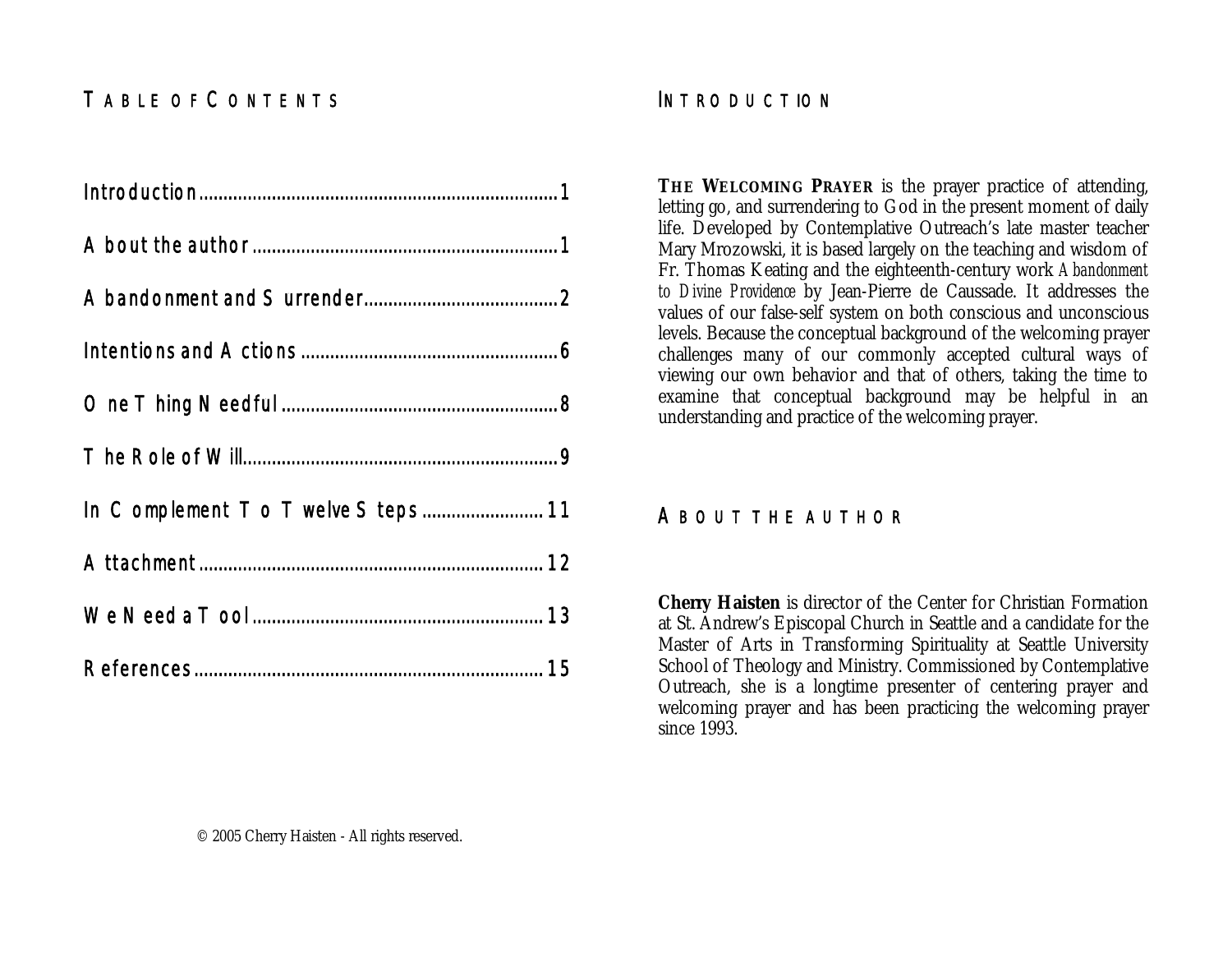#### <span id="page-2-0"></span>ABANDONMENT AND SURRENDER

 *Therefore I tell you, do not worry about your life, what you will eat or what you will drink, or about your body, what you will wear. Is not life more than food, and the body more than clothing? Look at the birds of the air; they neither sow nor reap nor gather into barns, and yet your heavenly Father feeds them. Are you not of more value than they? And can any of you by worrying add a single hour to your span of life? And why do you worry about clothing? Consider the lilies of the field, how they grow; they neither toil nor spin, yet I tell you, even Solomon in all his glory was not clothed like one of these. But if God so clothes the grass of the field, which is alive today and tomorrow is thrown into the oven, will he not much more clothe you— you of little faith?*

 *~ Matthew 6:25-30 <sup>1</sup>*

Contemplative prayer has been called prayer of pure faith. As methods on the contemplative path, centering prayer and welcoming prayer may likewise be seen as prayer of pure faith. What does pure faith mean in this context? Simply put, it means trusting in God. It means trusting so fully that God will provide for us that, like the lilies of the field or the birds of the air, we are free of cares and concerns knowing that God will take care of us.

Talk about faith and trust is commonplace among Christians, but the kind of trust proposed here is hard for most people in our culture to accept. It goes against the grain of what the dominant culture teaches us. Our cultural conditioning tells us that we must be in charge, that we must carry out our own agendas, that we must make sure our affairs are in order, that we have to invest in our retirement plan because if we don't who will take care of us. If I

don't, who will? This attitude is often referred to as "taking care of number one." Self-reliance, the quality Emerson extolled, has long been the watchword of Americans.

The Protestant work ethic has pervaded American life. America is built on work. Not to work, not to work hard, not to work at something, is viewed not only as un-American but even as sinful. To be like the lilies of the field would mean neither toiling nor spinning. That sounds like not working, and not working is un-American.

But the American obsession with work confuses the issue. In terms of our relationship with God, the issue is not work but trust, specifically trust in God's support of our human doing and being. The job, so to speak, of the lilies is to sway in the breeze, to look beautiful, and to take in nutrients from the earth, air, and water. That is what they are and what they do. The job of human beings is much more complex, but it also involves being and doing. Our being and doing take many forms other than swaying in the breeze and looking beautiful. Some of those forms have to do with feeding ourselves, for us a task more demanding than taking in nutrients from the earth. And so, of course, we are meant to do this task with all of its component parts: to grow the grain, to grind it for flour, to bake the bread, and to find other good things to eat with it.

Trusting in God to provide does not mean standing around waiting for manna to fall from the sky. We have responsibility too. God expects us to do our part, whatever that may be according to our gifts and talents, but we do not have to do everything. We do not have to be God. If we let God be God, then we can be ourselves and do what we do in freedom from the awful burden of stress. We weren't made to carry the weight of the world any more than the lilies were. Think of what that weight would do to a lily. It crushes us just as surely.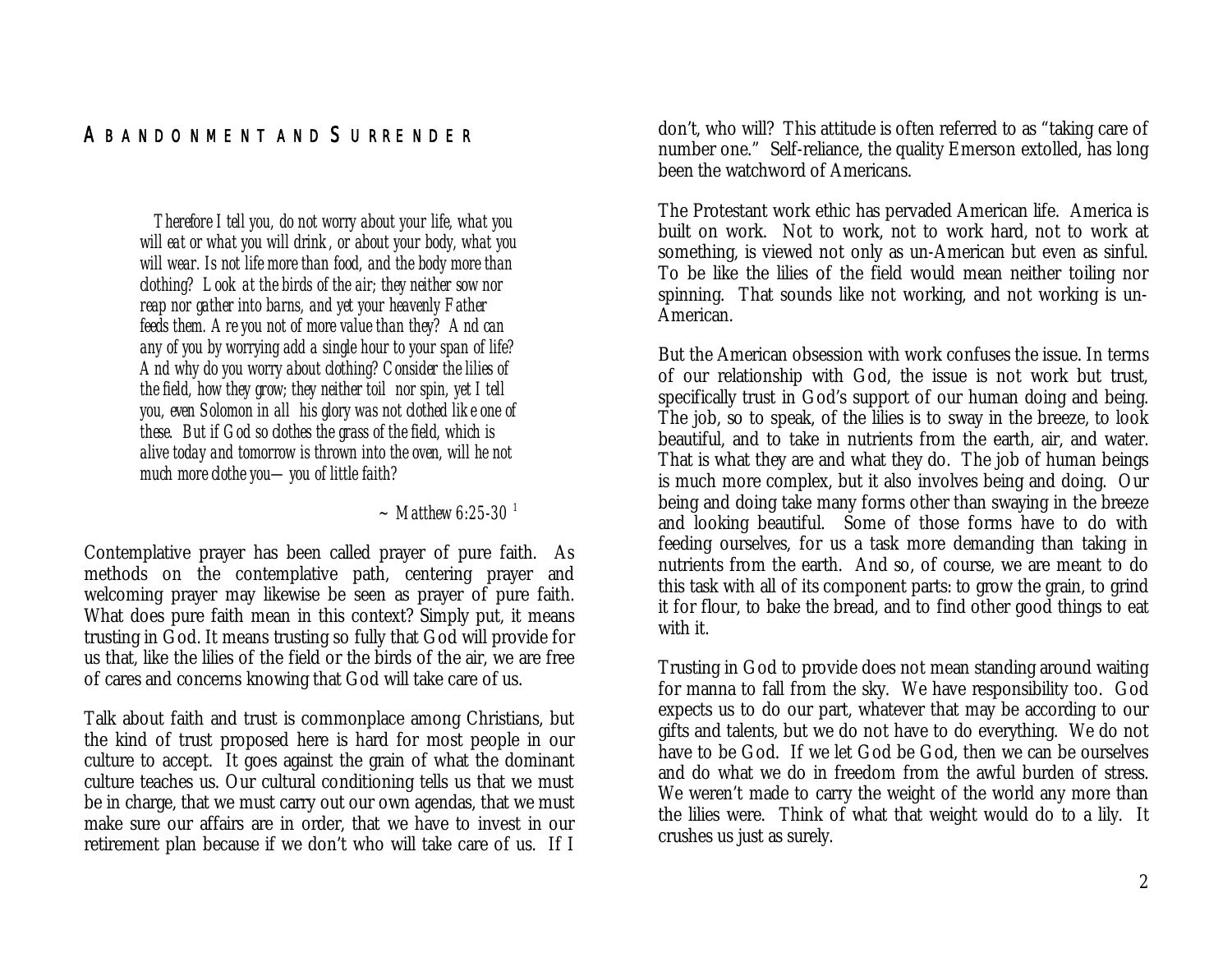We may experience the same kind of grace as lilies and birds if we allow ourselves to and if we cultivate trust through practice. If you have a hard time imagining such trust, poet Denise Levertov, in her poem "The Avowal," provides us with an image so vivid that we may almost feel it in our bodies.

> **As swimmers dare to lie face to the sky and water bears them, as hawks rest upon air and air sustains them, so would I learn to attain freefall, and float into Creator Spirit's deep embrace, knowing no effort earns that all-surrounding grace. 2**



The kind of trust Levertov describes sounds very much like abandonment. Mary Mrozowski, late co-founder and faculty member of Contemplative Outreach, based her magnum opus, what we now call the welcoming prayer practice, or simply welcoming prayer, largely on the early eighteenth-century work Abandonment to Divine Providence by Jean-Pierre de Caussade,<sup>3</sup> not a bestseller in our time. Its lack of popularity has at least something to do with de Caussade's choice of words, some we might include in our growing lexicon of words most fallen from favor in the twentieth century. Let's start at the beginning with the word *abandonment*, a word associated perhaps more closely with the covers of romance novels than with our relationship to God. The verb, *abandon*, according to the *Oxford English Dictionary*, means to give up to the control of another; to desert or leave without help; or to let oneself loose and rush headlong. In various forms, the word seems to have had both positive and negative connotations for centuries. In the fifteenth century, *abandoned* already meant forsaken or cast off. It meant also "self-given up to" something

outside of self. That "something" now is always seen as evil, the *OED* notes. Already in 1692, it meant profligate. By the nineteenth century *abandon* as a noun had come to mean "surrender to natural impulses; hence freedom from constraint or convention." *Abandon* had the connotation of unbridled sexuality or even lust, the kind depicted on some of those paperbacks. At the same time selfabandonment was used this way by the seventeenth-century poet Henry Vaughan: "True abandonment . . . the nearest way to God."<sup>4</sup>

Today the connotations of *abandonment* are no less mixed and have probably picked up even more negativity with images such as extreme neglect or abandonment of infants or children by their parents. But if we can set aside for a while our preconceptions of the word perhaps we can reclaim its significance for our relationship to God.

Jean-Pierre de Caussade wrote in the early eighteenth century in French. Perhaps the word *abandonment* had equally mixed connotations for him. I wonder if he used the word for its shock value. The Visitation nuns to whom he wrote must have noticed the word with alert attention. But his use was in line with that of earlier contemplatives, notably John of the Cross, who "had a profound influence on Caussade." 5

The first chapter of de Caussade's book is called "On doing our part and leaving the rest to God" (22). We might take this title as his first definition of *abandonment*. To do the opposite of what de Caussade suggests, i.e. to assume that we must do it all, is perhaps the major obstacle to spiritual development. "Saint Teresa of Avila says that every difficulty in prayer comes from one fatal flaw, that of praying as if God were absent," Fr. Keating says in *Awakenings*. "Our spiritual journey as a whole has the same fatal flaw: seeking God as if he were absent." <sup>6</sup> When we go on the assumption that God is absent and we must do everything, it becomes almost impossible to discern anything about God's will. In fact, the idea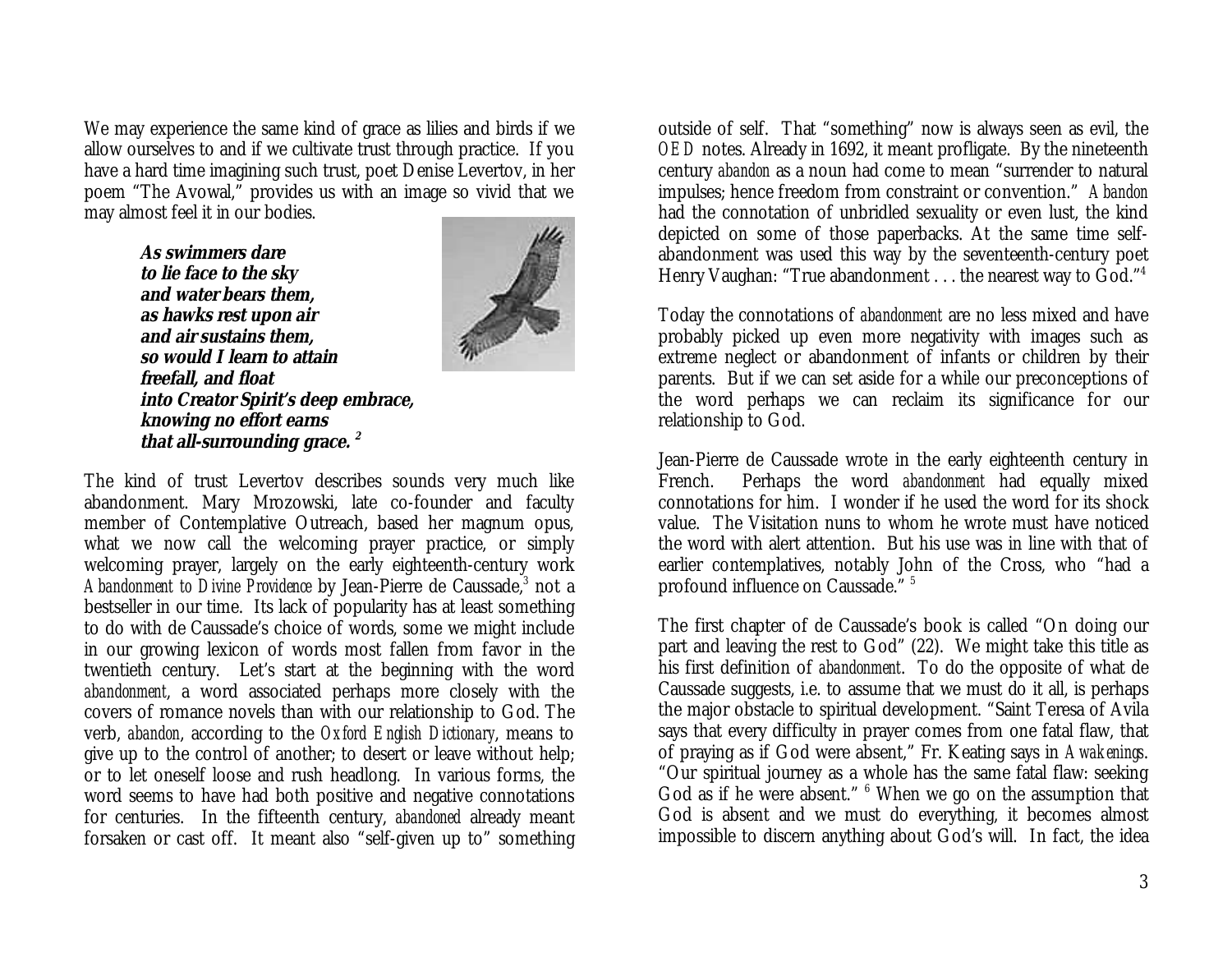of God's will is repugnant to many contemporary people. If such a thing exists, many assume there is no way to know what it is.

Certainly discerning God's will is a subtle skill that must be developed over time through long practice and careful listening or obedience (another one of those words!). But to assume there is no such thing, that we can never know it, and that we are therefore in charge and must do it all is what some have called "functional atheism." <sup>7</sup> In order to become healed and whole, we must come to terms with the issue of God's will and our own will. Becoming healed and whole may eventually lead to holiness, which de Caussade equates with "complete loyalty to God's will" (24).

As we explore de Caussade further we come upon another word that gives many modern seekers difficulty: *surrender*. Abandonment is, de Caussade says, "the complete and entire surrender of [oneself] to God" (72). Like abandonment, surrender "has long been treated as a noxious concept in our society," Gerald May says.<sup>8</sup> The word *surrender* has come to be associated with victimization, coercion, and use of power to subjugate. It has come to suggest inappropriate passive yielding or an overpowering through unfair advantage. Undoubtedly many surrenders fit that negative definition. One woman put the objection this way: "Surrender to God is problematic for women in our patriarchal model because the image that exists is becoming a doormat. The church has been abusive to women, and so there is resistance to the idea of surrender." This objection is completely legitimate and understandable in the light of the experience of many women.

Not only women have problems with the concept of surrender, however. Gerald May sees the problems as more widespread. Our confusion over the term, he says,

> *is deepened by the fact that too often we really are spineless and unassertive. Too often we do go along with the currents*

*of social whim or the desires of other people instead of standing up for what we sense is truly right within us.* (4)

May makes a clear distinction between the kind of surrender we are called to and inappropriate surrender:

> *Such surrender to other people, institutions, or causes is . . . the opposite of true spiritual surrender. The destructiveness of such distortions is likely to make us fear any kind of surrender, spiritual or otherwise.* (4)

Despite this concerned caution about the word *surrender*, we need to reclaim the positive power of the word for Christian practice. The problem with the word occurs when we attribute our notions of weaker and stronger, male and female to our relationship with God. It doesn't work to analogize our uneven human relationships with that primary relationship. God is, of course, beyond our human concepts. We must remember here what May clarifies: we are not advocating inappropriate giving up of self to any other human being or to any human institution, but rather we are exploring our right and appropriate relationship to God.

Contemplative theologian Cynthia Bourgeault bravely began the process of reclamation in a class she called "Re-Learning Surrender." She sees surrender as transactional, "to put yourself into other hands." In our culture, the dominant message tells us, "Never surrender." Our own egos put up a fierce battle against surrender, but in opposition to this culturally conditioned message, Bourgeault boldly states, "A surrendering attitude is non-negotiable for your journeying into the Gospel." <sup>9</sup> "Knuckling under" is precisely what Christian surrender is not. Surrender is not passive, Bourgeault asserts, but rather "the active exercise of a receptive power." In yielding, we display or act out of strength, not weakness.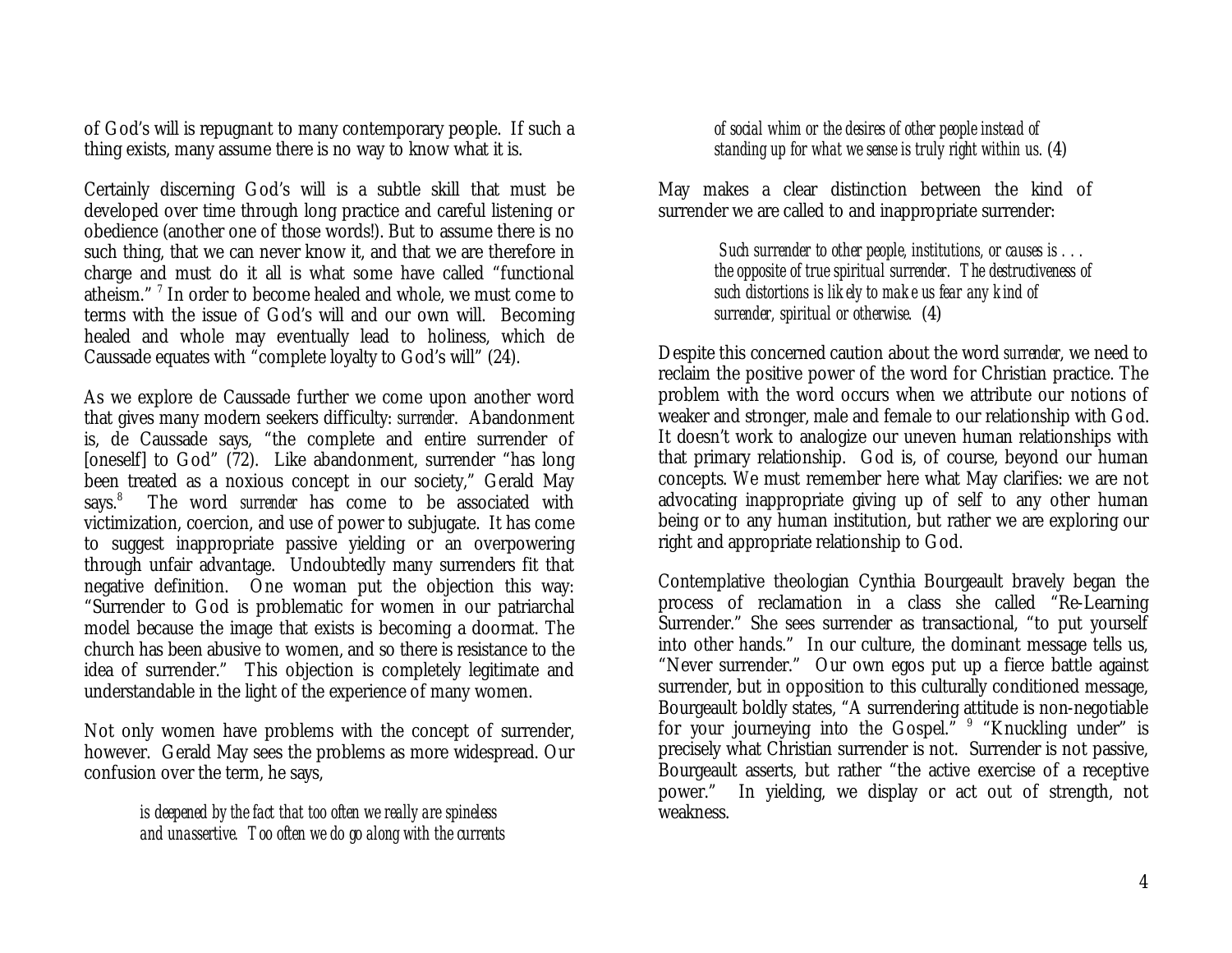Centering prayer is a receptive form of meditation. Welcoming prayer is relatively more focused, or concentrative. However, both are what Bourgeault calls "surrender practice." They train us in the core motion of our religious tradition— surrendering, letting go. In this way they are, as Bourgeault says in her workshops, our "boot camp in Gethsemani," teaching us "Not my will but thine be done." In her book *Mystical Hope,* Bourgeault beautifully states regarding centering prayer that "in this simple form of meditation we are practicing that core gesture of the Christian faith: total surrender of ourselves into the hands of God." <sup>10</sup> Welcoming prayer helps us to extend that gesture throughout our days.

The desire to find some way to help practitioners of centering prayer to consent in this radical way, to extend the effects of letting go in daily life by continually consenting to God moment by moment, prompted Mary Mrozowski to devise the welcoming prayer practice. She recognized that "the most difficult thing for us is to let go." For that reason, we need more than twenty minutes of centering prayer twice a day. The welcoming practice gives us something for the other twenty-three hours of the day, "a method of how to let go into the activities of your daily life, to let go of emotions, feelings, commentaries, and thoughts that control us." When we let go of these emotions and feelings and commentaries, Mary Mrozowski said, "they are changed by God, by the spirit that dwells within us." Even more important, we ourselves are transformed over time, so that the energy we have previously expended on clinging to our own programs and protecting our false-self system is freed up to be used for God's work.

"Letting go"— those are words we may be more comfortable with than abandon and surrender. We know them from that famous phrase from Alcoholics Anonymous, "Let go and let God." We may not be comfortable with the idea or be used to doing it, but it is not totally foreign and in our hearts we know it is what we need to do. The welcoming prayer helps us to put it into practice.

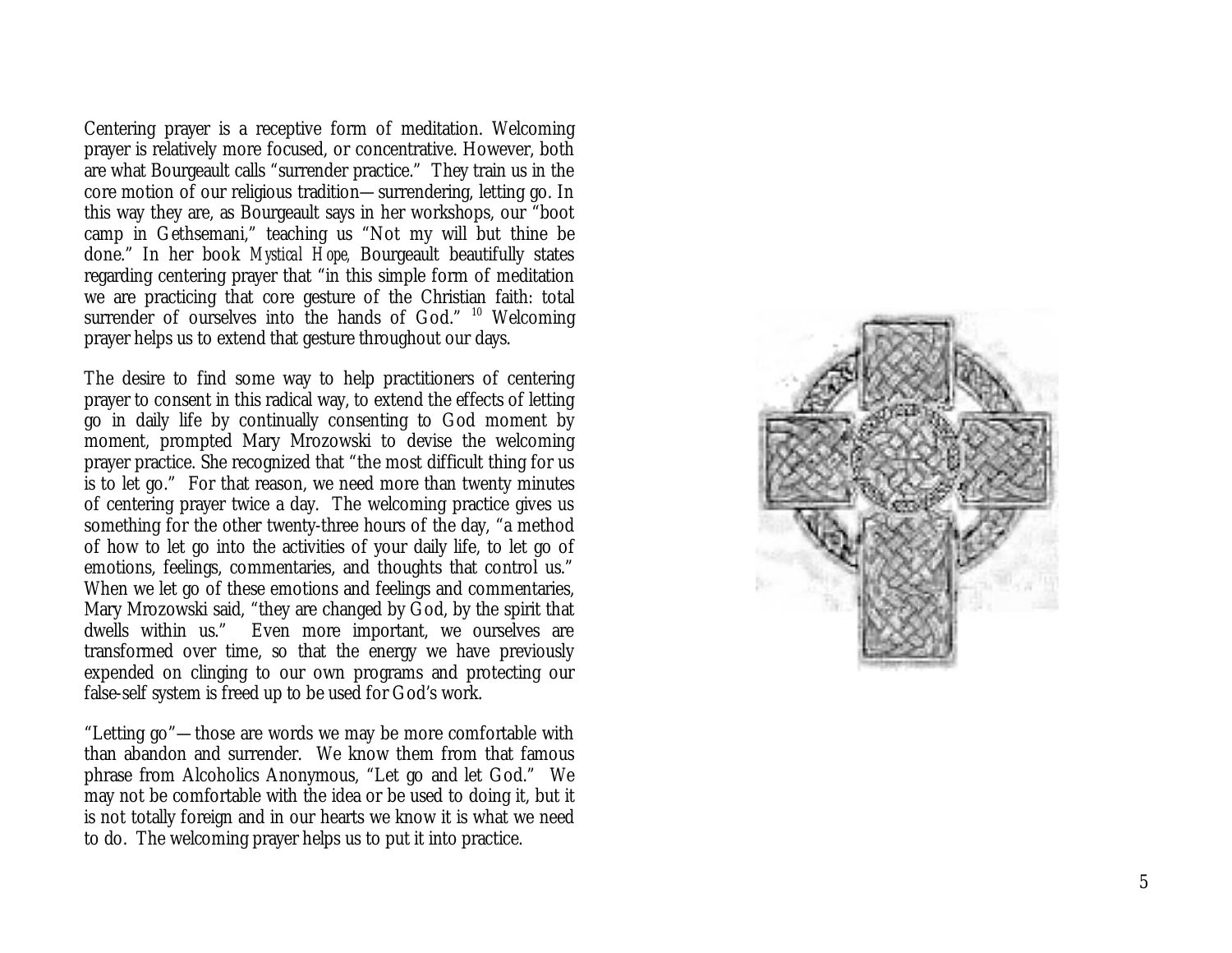#### <span id="page-6-0"></span>INTENTIONS AND ACTIONS

*I do not understand my own actions for I do not do what I want but I do the very thing that I hate. I can know what is right but I cannot do it. For I do not do the good I want but the evil that I do not want is what I do.*

*~ Romans 7:15, 18-20*

The split between intentions and actions seems to be a universal of human experience. The apostle Paul poignantly captures our human dilemma in his famous passage from Romans. We want one thing and proceed to do something entirely different. We intend one thing and do another. Intention is a conscious aim or purpose toward something. It grows out of deliberation. If we live intentionally, we live with a purpose deliberately in mind and we pay attention to whether we are keeping our intention moment by moment. Intention implies a conscious choice on some level of awareness. As we deepen our level of spiritual awareness our intention may become clearer and purer, but until that happens our ability to remember or to keep our intention will probably waver.

Intention has often been described as the heart and soul of centering prayer. Our intention in centering prayer is to consent to God's presence and action within. We can extrapolate that intention into the rest of our lives, practicing God's presence in the other 23 hours of the day. We can carry that intention over into our relationships, intending to act as instruments of God's peace and love in all of our interactions and our actions. However, no matter how clear we may be about our intention, we may find it very difficult to carry it out, to live it wholly. What gets in our way? Often our unconscious motivations.

Fr. Keating has said that motivation is everything. Motivation is what prompts us to action. It shares its root word, meaning to move, with the word *motive*, which means some inner drive or impulse that causes a person to do something or to act in a certain way. In other words, motivation is any impulse, emotion, or desire that moves one to action, for example, greed.<sup>11</sup> In early childhood our motivations are appropriately



developmental. Our needs for affection and esteem, control and power, safety and security move us to actions that will get those needs met. When a set of actions is successful in getting our needs met, the actions are reinforced and we repeat them. As we rely on the same set of actions again and again, our pattern of behavior establishes a lifetime program for happiness and a "false-self system," as Fr. Keating explains. As we mature, the pattern ceases to work the way it once did, yet like robots with only one or two programmed options for behavior, we continue in the same patterns over and over again hoping that they will eventually lead to the same success they did in infancy by bringing us happiness and contentment.

 The motivations of many of our actions, if not most, grow out of these old programs. On a conscious level our motivation may be synonymous with our intention— to love and serve God, to practice God's presence in every moment, to be an instrument of God's peace and love in the world; on an unconscious level our pure motivation is laced with the desires of our false selves for affection/esteem, control/power, and safety/security. So much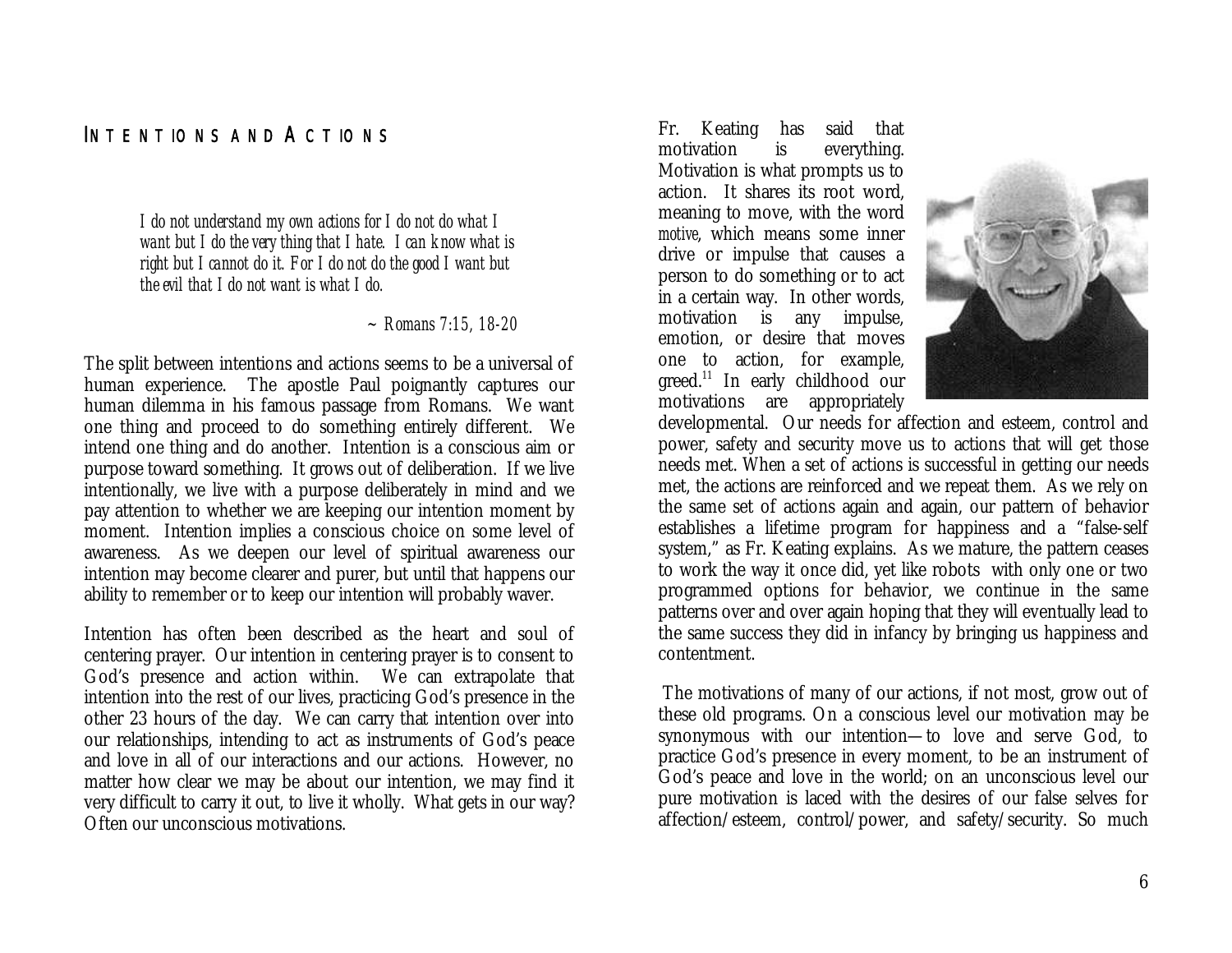energy clusters around these three sets of values that Fr. Keating has termed them "energy centers."

As a result of this complex dynamic, our motives are usually mixed. Like Mary of Bethany's sister Martha, we many times do the right thing for the wrong reasons. Like Martha, we lose sight of our deepest and purest intention when we get all tangled up in those mixed motives. The challenge is at least twofold. First, we must find ways to increase our awareness of what is happening within us in response to the stimuli that come to us from the world around us and from our fellow creatures. Second, when we are aware of reactions and mixed motivations, we need a way to remind ourselves of our purest intention and to return to it in our actions.

Martha's over-identification with her role as the perfect hostess keeps her in the kitchen rather than listening to Jesus with Mary. As a result she is jealous of Mary and angry. I'm not sure about men, but I know of few women who haven't at least sometime identified with Martha. Christmas Day is a prime example for me. Everyone except me is in the living room playing new games, visiting, and enjoying hors d'oeuvres. Meanwhile, after working for countless hours already, I am in the kitchen yet again struggling to get Christmas dinner together. No one appears in the kitchen to help until they invariably decide it's time for a drink when I'm making the gravy, the task that makes me most nervous! It seems the preparations are never going to end. I want to be loving, I want to be serving, yet old anger and jealousy often come up. Why am I the one here again? Why isn't somebody else back here helping me? Or if someone stays in the kitchen to help, I take it as a comment on my competence: "It'll be Epiphany before we eat if someone doesn't move things along!"

In situations such as this one mixed motivations rule. The deepest motive is to serve but other motivations create a complex web of emotions poised to ruin the gravy if not all of Christmas day. I

want to be out of the kitchen spending time with those I love, just "being," and yet again I find myself trapped in the "doing." What would it be like to sit at the foot of the Master? Why does Mary get to sit there when I'm stuck in here? Why doesn't she ever help with the cooking? Who does she think she is? How does she think everything is going to get done if she doesn't ever pitch in?

Feelings of anger and jealousy or other intense emotions may be symptoms that we are attached to our homemade programs for happiness and that our choices are leading us away from what God intends for us. The emotions we experience may be signs that we should be doing something else. At least they tell us if we continue our present course of action, we need to change our attitude about it. We think we need



many things, like a clean house, a beautifully set table, and gravy without lumps. But Jesus says, "Martha, Martha you are anxious and troubled about many things. One thing is needful. Mary has chosen the good portion which should not be taken away from her."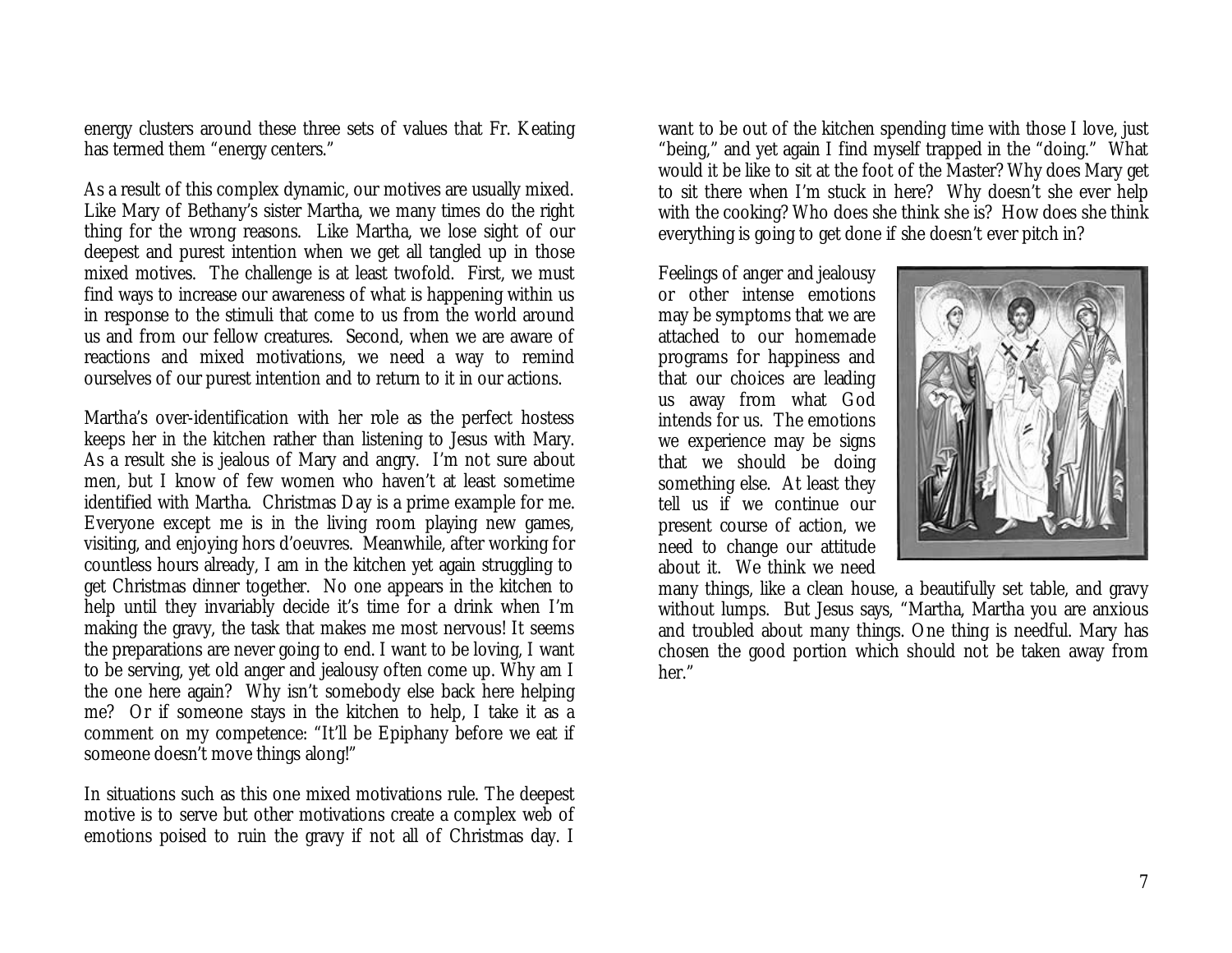#### <span id="page-8-0"></span>ONE THING NEEDFUL

Scripture scholars and preachers, as well as armchair theologians, have spent countless minutes and countless pages of text defining the "one thing needful." Many have seen Martha and Mary as exemplifying the active and the contemplative lives respectively. In *The Mystery of Christ*, Fr. Keating says, to the contrary, that

> *the point of this story is not about which lifestyle is more perfect, but about the quality of Christian life. What Jesus disapproves of in Martha's behavior is not her good works, of which he is about to become the beneficiary, but her motive in doing them. The quality of one's service does not come from the activity itself, but from the purity of one's intention. The single eye of the Gospel is the eye of love, which is the desire to please God in all our actions, whatever these may be. Jesus' defense of Mary, who was sitting at his feet, is not an excuse for lazy folks to avoid the chores. But neither is it a motive for those who are working hard to get annoyed if those engaged in a contemplative lifestyle do not come forth to help them. <sup>12</sup>*

A contemplative attitude is characterized by love, and so, like Brother Lawrence, Martha could practice the presence of God while she prepares dinner (as could I). That is, she could do what she is doing with love. What she is doing is not the problem; rather the problem is the attitude she brings to the task.

In *The Contemplative Experience,* Joseph Chu-Cong also examines the story of Mary and Martha. Basing his thinking on the work of St. Bernard of Clairvaux, Chu-Cong says that love is "not an option in pursuing the contemplative experience but . . . the essence of the experience." He goes on to say that "this level of love . . .

is direct and all-absorbing. It subjects to itself all other faculties, including the very awareness of self. In this sense it is that 'one thing necessary' spoken about by Our Lord in St. Luke's Gospel." 13

The story of Mary and Martha "encourages us to seek the integration of action and prayer," Fr. Keating tells us (*Mystery of Christ* 51). Something deeper



than action or contemplation, underlying and unifying both, pulls Martha and Mary together. Those with a contemplative bias would call this unifying attitude a contemplative approach to life, but I believe that this bias reveals a misunderstanding of the relationship between action and contemplation. They are not two separate and distinct outlooks on life in opposition to each other. Rather they are two parts of every life and every human being, perhaps commingled in each of us in different proportions. Contemplation infuses and permeates action. Action without contemplation at its worst is barren, arrogant, and godless. "The contemplative state," says Fr. Keating, "enables one to rest and act at the same time because one is rooted in the source of both rest and action." <sup>14</sup>

And so Martha's problem is not that she has chosen an active role rather than a conventionally contemplative one. Rather it is that she is not present to the role she has chosen. She is not performing her tasks with love. The one needful thing is to be present, open to God in the present moment, and loving toward those around us, no matter what we are doing--whether we are in the kitchen cooking and cleaning up or whether we are sitting at the foot of the Master. In anything that we are doing, whether it is contemplative or active, we need to be present in the moment to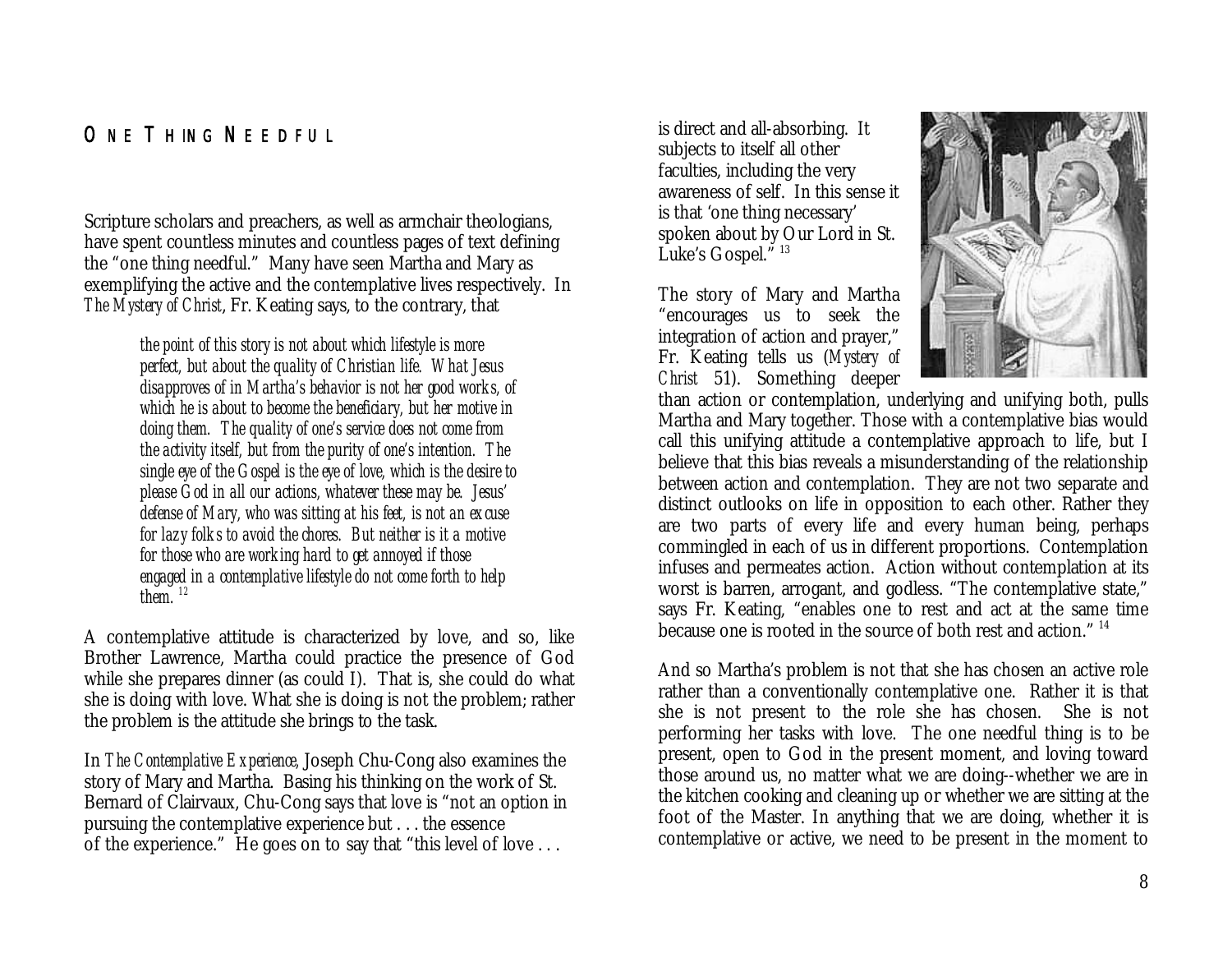the movement of the Holy Spirit and open to love. We need to consent to God's presence and action in our lives. We hear this message over and over again from Jesus, from Jean-Pierre de Caussade, from spiritual teachers and seekers through the ages, from Thomas Keating and from Mary Mrozowski.

<span id="page-9-0"></span>

#### THE ROLE OF WILL

We have said that centering prayer and the welcoming prayer are surrender practices. Over and over again, much like spiritual aerobics, they give us the opportunity to surrender. In a subtle internal motion we exercise the choice to return to our intention, to consent to God's presence and action in our lives. According to Fr. Keating it is an exercise of intention and consent. What Fr. Keating says about centering prayer can also be said of the welcoming prayer:

*It is our will, our faculty of choice, that we are cultivating. The will is also our faculty of spiritual love, which is primarily a choice. It may be accompanied by sentiments of love but does not require them. Divine love is not a feeling. It is a disposition or attitude of ongoing self-surrender and concern for others similar to the concern God has for us and every living thing.* <sup>15</sup>

Will is popularly conceived of as something our egos bring to bear on a situation to control it, to dominate it, to make things the way we want them to be. Apparently some people have success with this exercise of will. When I determine to use will power for accomplishing something or changing behavior, the pressure I bring to bear makes everything explode in my face, sometimes in ways that have caused me tremendous grief. In the aftermath of a bout of recurring rage, in my guilt, grief, remorse, and pain, I would declare, "I will never do that again." How short-lived my resolve in the face of how much I loved my family and how good my intentions were! My inability to sustain my resolve showed me clearly that there had to be something else to this reality besides my will by whatever name— resolve, willpower, willfullness. That kind of will, in my experience, may work for seeing some project through to completion or for accomplishing some goal, but in the most important aspect of our lives, when we are called to face our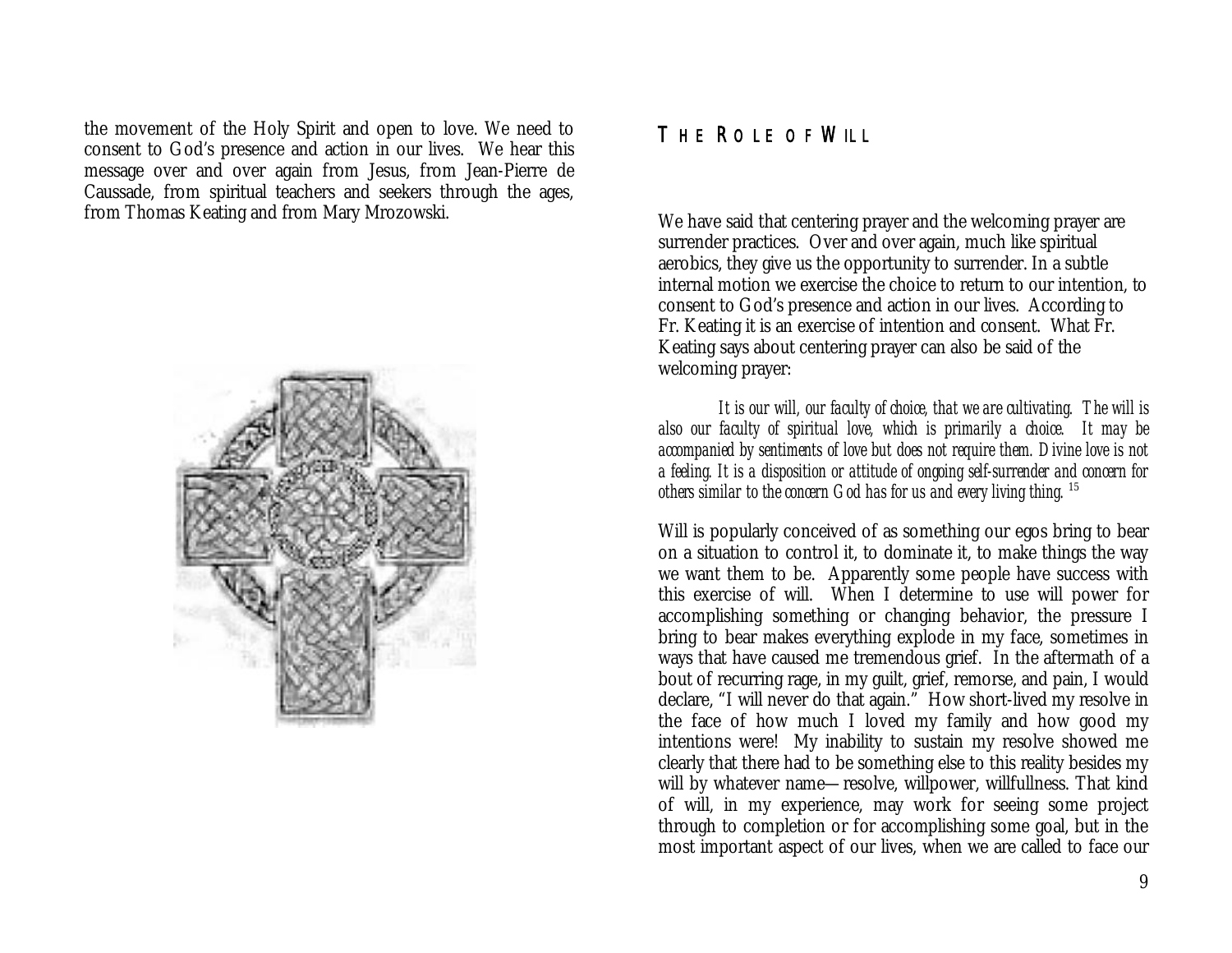own demons, it simply does not work. It is like holding oil under water. The demons will win, and our efforts will fail.

We are called to turn this situation around, to give in to our own helplessness and powerlessness, to surrender to what is beyond our control, to accept the reality that we cannot do anything about without God's help. What a relief in these situations to pray by saying, "God, I am helpless. I tried to exercise my will and look what happened. Failure big time. I give it over to you. Not my will but thine be done." I have to approach God with the realization of my own helplessness. I consent to God's presence and action in my life. I admit that I am not in control, I am not all-powerful, and I am glad to acknowledge that something much greater and wiser than I am is in control of all that happens. This "upside-down" way of seeing the will involves viewing our human strength not in controlling and mastering but, rather, in letting go into the Mystery beyond our understanding. We exercise our will in our consent, our choice, to return to God moment by moment. Through consent, our intention becomes manifest.

The human will manifests in at least two ways. One way is in an infantile omnipotence that tyrannizes and terrorizes, that says, "Do it my way or else." The other way is the spiritually mature will that says, "Not my will but thine be done." With practice our will may become the latter kind. Gerald May in, *Will and Spirit,* calls these two kinds of will *willfulness* and *willingness*. He equates willfulness with self-sufficiency, self-determination, control and mastery, and a basic attitude of saying no to life. Willingness he equates with selfsurrender, mastery, and a basic attitude of saying yes to life (1-7). May says:

> *Will is a given, but we are cursed by its tendency to expand into willfulness. The most popular modern resolutions of this problem have to do with seeing will as tempered and balanced by love. This is reflected in Carl Jung's statement, "Where*

*love rules, there is no will to power; and where power predominates, there love is lacking." Or in Rollo May's, "Will without love becomes manipulation." (*37)

May makes the astonishing observation that "we are all addicts" (41), that "addiction at its most fundamental level is a playing out of humanity's willful striving against the irrevocable mystery of consciousness and being" (40), and that in fact we are addicted to, among other things, our own willfulness (50). The cure for this wrong-headedness is an opening of the heart that softens us into willingness. It can come about by hitting "rock bottom," as May points out (51), or, if we are lucky, it can come about through contemplative practice.

In the traditional language of St. Bernard of Clairvaux, more language which may cause us to bristle, what we are seeking is "conformity of will," a disposition toward God that is so transparent as to be identical with God's disposition toward us. Chu-Cong points out that this is "Bernard's expression for the direct experience of a mutual embrace." "Unlike the agreement of the mind that is mediated through language," Chu-Cong writes, "the embrace of love is direct and perfectly intimate" (81).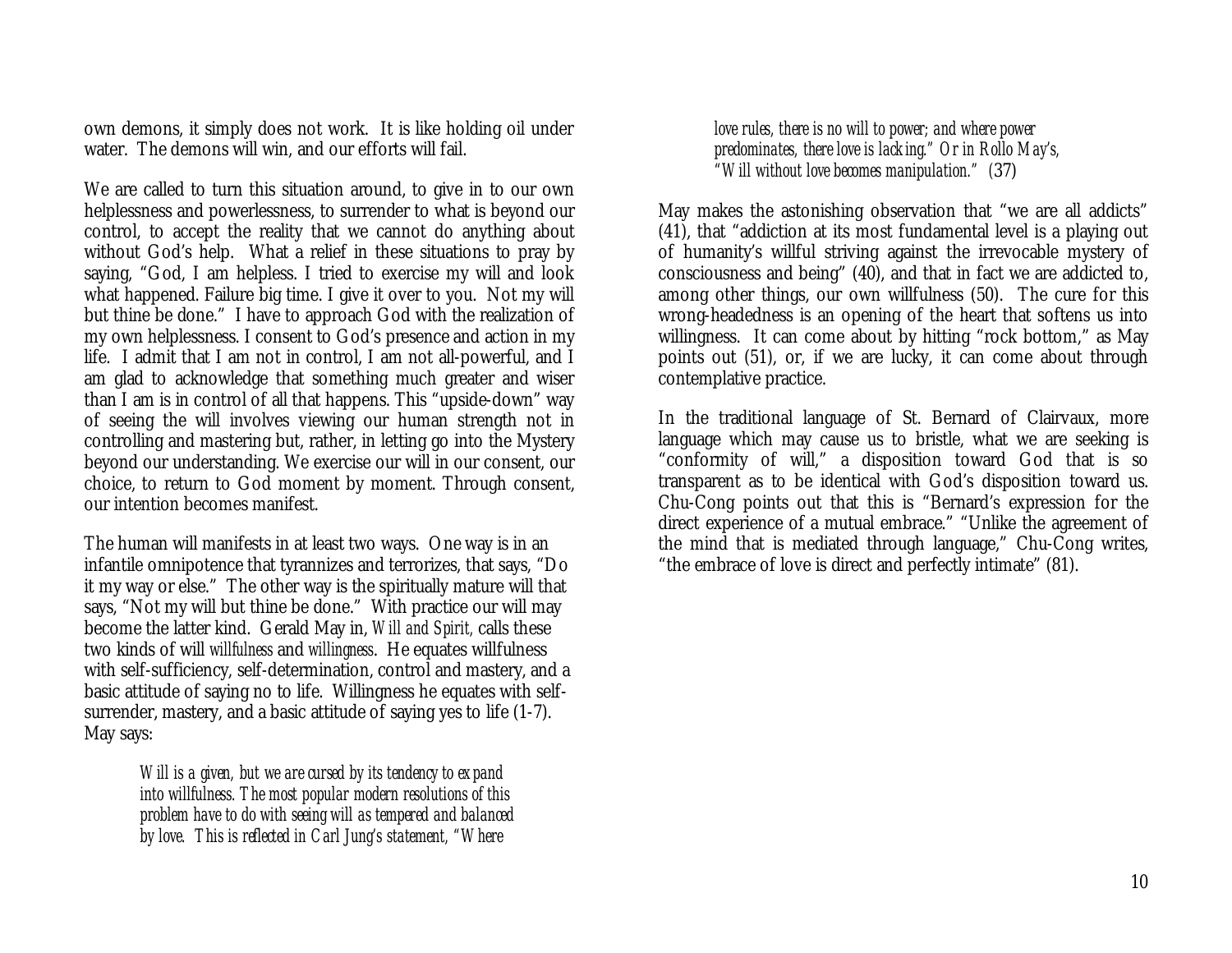## <span id="page-11-0"></span>IN COMPLEMENT TO TWELVE STEPS

Insights into the limits of the human will have long been a part of the twelve-step tradition. Centering prayer, augmented by a practice of welcoming prayer, can complement the twelve steps of Alcoholics Anonymous. One longtime centering prayer One longtime centering prayer practitioner, who is also a recovering alcoholic, makes this observation:

> *With daily centering prayer in my life, an interesting thing began to happen. I longed to carry the awareness of God into my daily life, not just in the twenty-minute prayer times. I was told that centering prayer in daily life is a process of surrender and letting go. Years of practicing Step 3 ('we made a decision to turn our life and our will over to the care of God as we understand him') flashed through my mind's eye. In order to remain sober I had practiced Step 3 over and over, sometimes countless times in one day. 'Let go and let God,' I could tell the centering prayer folks, quoting one of the AA clichés by which we paraphrased Step 3. Father Martin's 'I can't— God can— I think I'll let him' came back to me in all its whimsical profundity.*

It is worth reflecting on each of the twelve steps to see how centering and welcoming offer the practices necessary to carry the steps out. Note particularly Steps 6, 11, and 12:

> *Step 6. Were entirely ready to have God remove all these defects of character.*

*Step 11. Sought through prayer and meditation to improve our conscious contact with God, as we understood Him,*

*praying only for knowledge of His will for us and the power to carry that out.*

*Step 12. Having had a spiritual awakening as the result of these steps, we tried . . . to practice these principles in all our affairs.16*

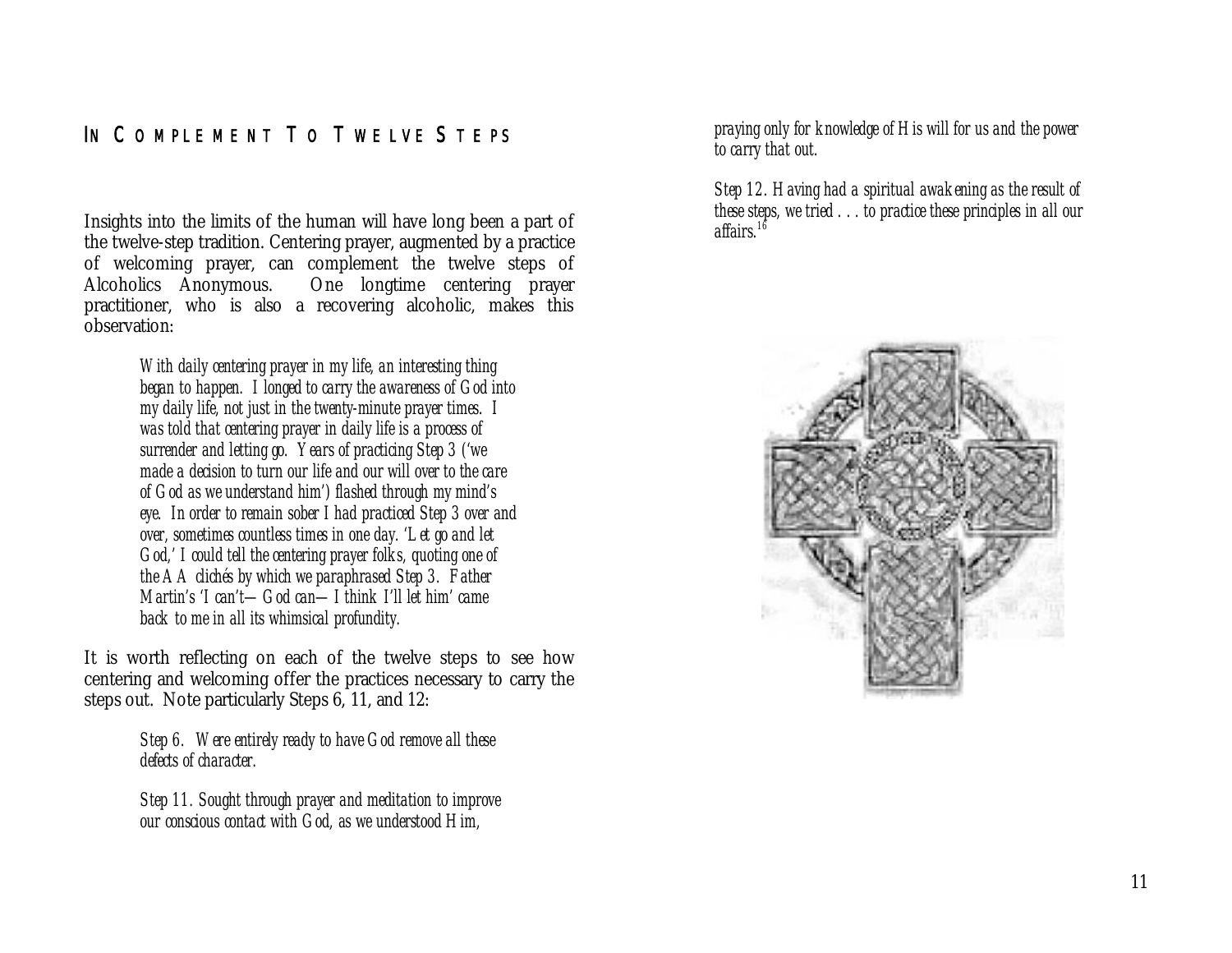#### <span id="page-12-0"></span>**ATTACHMENT**

In the story of Martha and Mary, we have seen that Martha is over-identified with her role, or attached, in the same way that we are often attached to our roles, our thoughts, our feelings, and our agendas. Mary Dwyer, a longtime teacher of the welcoming practice, draws on Gerald



May's wisdom when she points out that the word *attach* comes from the old French noun meaning *a nail* or verb meaning *to nail or to be nailed to*. <sup>17</sup> When we are attached to something, we are nailed to it, connected almost inextricably, or fastened securely. That is, we are so close that it is virtually impossible to separate us from what we are attached to. We are trapped, stuck, and can't get loose, like Brer Rabbit stuck to the tar baby. The kind of attachment we are concerned with here is our attachment to old obsolete programs for happiness put in place in early childhood. Over long use these have become thoroughly ingrained habits. They are the tapes that form the soundtrack of our lives and determine our choices and our actions. These programs are not bad in themselves. In childhood they served us well to get our instinctual needs met. Without them we would not have survived. The problem comes when we continue to use them like automatons when they aren't working any more in our present lives as adults. Yet they have solidified and ossified as demands clustering around the energy centers. These are "centers of motivation" related to the three major areas of instinctual needs: affection/esteem; control/power; safety/security (*Intimacy with God* 163).

Our programs for happiness around these centers worked when we were children and infants. Because we are born into the ongoing brokenness of the human condition, all of us experienced real or perceived deprivation and found ways to get what we felt deprived of. But most often these same methods cease to work as we mature. What works for an infant does not work for a teenager or for a twenty-something, much less for a middle-aged adult. When we keep following these tracks, living out these tapes, over and over again trying to get our needs met in the same old ways, we run into trouble. This process is much like beating our heads against a brick wall: it creates pain, it leads nowhere, and it is rigid and unchanging. The frustration of expectations that results from this situation sets off all the afflictive emotions— anger, apathy, envy/jealousy, grief, lust/greed, pride— stored in our energy centers and waiting to cause us pain and misery. Because these emotions can create so much trouble for us and those around us,

they naturally are of primary concern when we begin to dismantle the false-self system. (Pleasurable emotions can be stumbling blocks in our personal spiritual development just as surely as afflictive emotions, but they may be less dangerous to those around us.) When the afflictive emotions go off, we react with more or less disastrous results. That is when we need help.

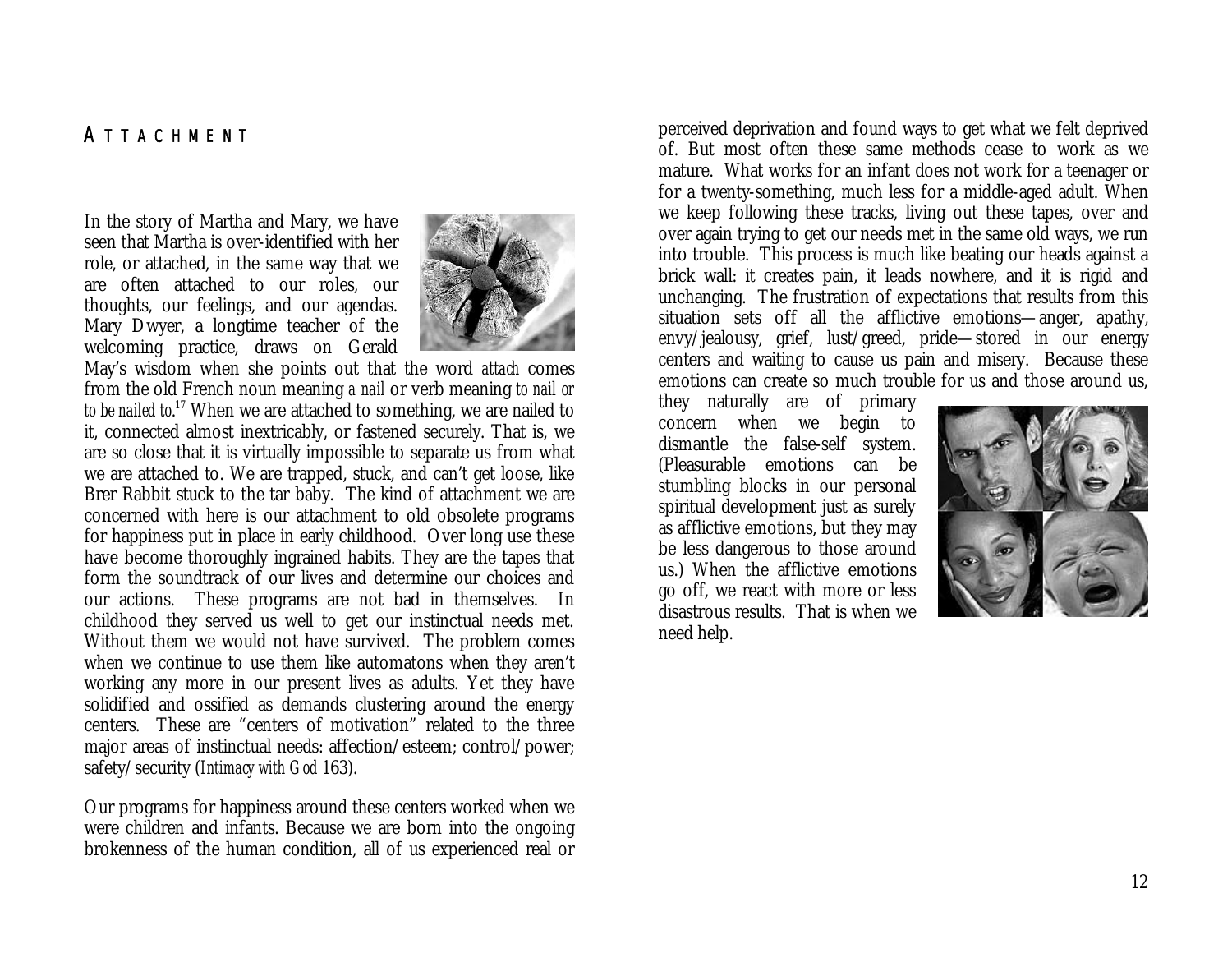# <span id="page-13-0"></span>WE NEED A TOOL

We need a tool that will help us build in some distance from our own programs and attachments. Many tools exist. One good tool is the welcoming prayer practice. It can help us to bring hidden and unconscious motivations into awareness and then give us some objectivity about what is going on and how we are going to respond. There is a lot of wisdom in the old standby of counting to ten, but we can take steps beyond use of this basic tool to bring about some freedom in our actions. Centering prayer brings freedom over time. Welcoming prayer in the other twenty-three hours of the day gives us a boost to create freedom of choice in the moment and to reduce our own reactivity. The energy stored in our energy centers becomes activated when our emotional buttons are pushed. That energy must go somewhere; that is one of the laws of physics.



If we express the energy generated by the afflictive emotions in unconscious reaction, our actions will likely be inappropriate. The results will likely be disastrous or at least unfortunate. If we are able to open up a little breathing room between the trigger and the action, then we provide ourselves with an opportunity to discern what action is appropriate instead of acting out of our default programs. Our discernment may

very well lead us to take action, just as Jesus repeatedly took action. In some cases, that action may be no more than an exchange of words. We may need to make an assertion about our feelings; we may need to confront someone about abusive behavior; we may be led into a major conflict that takes all of our communication skills and our spiritual resources. But with God's help we can handle any of these situations in ways that are appropriate and in line with what God would have us do as instruments of God's peace and love in the world.

We begin then through centering prayer, welcoming prayer and other practices to peel the layers away, like peeling the layers of an onion. Perhaps peeling off the outer layers reveals the true self. Or we begin to untangle the intertwined vines of the true self and the false self. It probably is not as simple as ripping off a mask to expose a shining, sweet perfect image of God beneath! And the process of peeling or disentangling may take our whole lives. Through our practices of centering prayer and welcoming prayer we can get to work. More importantly we can make ourselves available for God's healing action. It is easy to fool ourselves about our motivations and intentions. We can easily deny the reality of what is going on in our lives. We can refuse to acknowledge, or even to feel, our feelings because in our misguided fashion we are trying to avoid the pain that comes with so much of our feeling. But the longer we continue denying and avoiding the longer we live in the pain. It is only by "changing the direction in which we look for happiness," as Fr. Keating says, that we can find a less painful way. Truth to tell that way brings its pain, too, but the pain is offset by a much deeper and greater joy.

The baptismal covenant in The Book of Common Prayer asks this

question: "Will you persevere in resisting evil and whenever you fall into sin repent and return to the Lord?" $18$  When the presider asks this question in the liturgy, everyone in the congregation answers resoundingly, "I will with God's help!" And heaven knows we need a lot of God's help because promising to return to God *whenever*

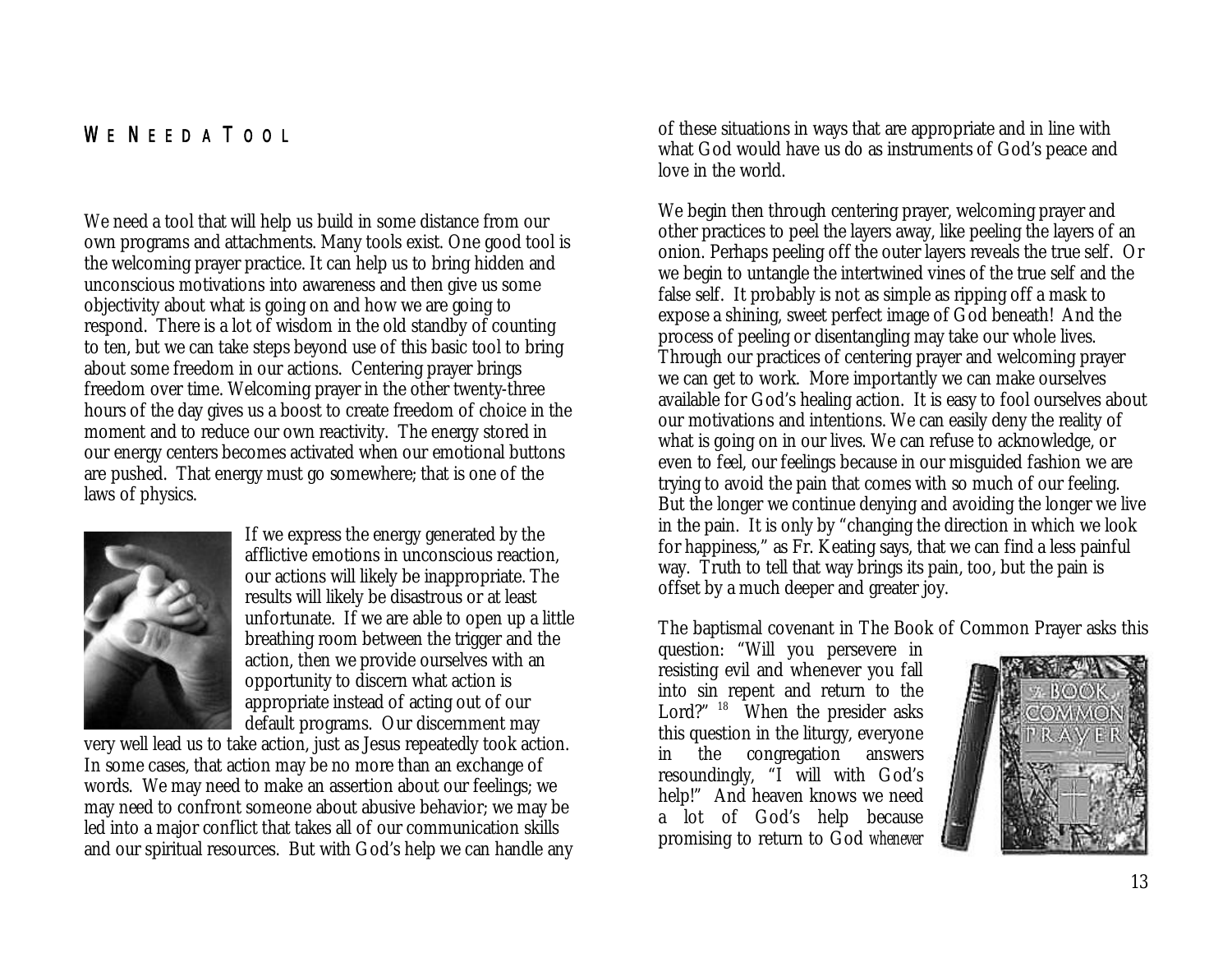we fall away from our deepest intention is a huge commitment. Note the wording of the question: *whenever*, not *if*. In other words, there is no question of whether we will fall into sin. We inevitably will. It's not if but when. We fall away continually, and perhaps most of the time we aren't even aware that we are falling. And thus what follows, as night follows day, is that we must repent and return, i.e. we must remember, we must climb back out of the hole of our own making, or "change the direction in which we are looking for happiness." Repentance, says Fr. Keating, is "that fundamental call in the gospel to begin the healing process" (*Intimacy with God* 74). A Buddhist expression says, "Fall down seven times, get up eight." Perhaps the number of times we get up again is almost infinite.

Systematic theologian Paul Tillich speculates that the word *sin* may have the same root as the word *asunder*. He equates sin with separation— separation from ourselves, from each other, and from God.<sup>19</sup> In other places Tillich uses the word *estrangement* to define sin. In *Will and Spirit*, Gerald May, from a more psychological perspective, says that "sin occurs when self-image and personal willfulness become so important that one forgets, represses, or denies one's true nature, one's absolute connectedness and grounding in the divine power that creates and sustains the cosmos" (233). May goes on to say, "This happens whenever attachment is severe" (233). Contemplative practice, including centering prayer, welcoming prayer, and other practices, is all about letting go of our own attachments and agendas. What happens when we do that? Where then will our motivation come from when we have let go of attachments? Gerald May answers, "As attachment ceases to be your motivation, your actions become expressions of divine love" (238).

As our own agendas dwindle, Fr. Keating assures us, the action of the Holy Spirit takes over. The movement of contemplative prayer over time is "a process of moving from the simplified activity of

waiting upon God to the ever increasing predominance of the gifts of the Spirit as the source of one's prayer" (*Intimacy* 162). In other words, the spirit takes over when we get out of the way.



Centering prayer and welcoming prayer both begin to bring the unconscious material of our energy centers and false selves into conscious awareness. This process is not always pleasant, and in fact is sometimes downright painful. But what could be more worthwhile! Gradually God is healing and transforming us in this process, and, when the

painful or unpleasant parts come into awareness at last, we find freedom. When not acting consciously, we are just rats in a maze. We are acting out of our old programs, our old tapes, our old habits, out of automatic functioning. We are acting as if we are machines instead of human beings made in the image of God with a birthright of freedom. If we can become aware of our own programs for happiness, our own hidden agendas, then we can make an active choice in the moment ever faithful to God.